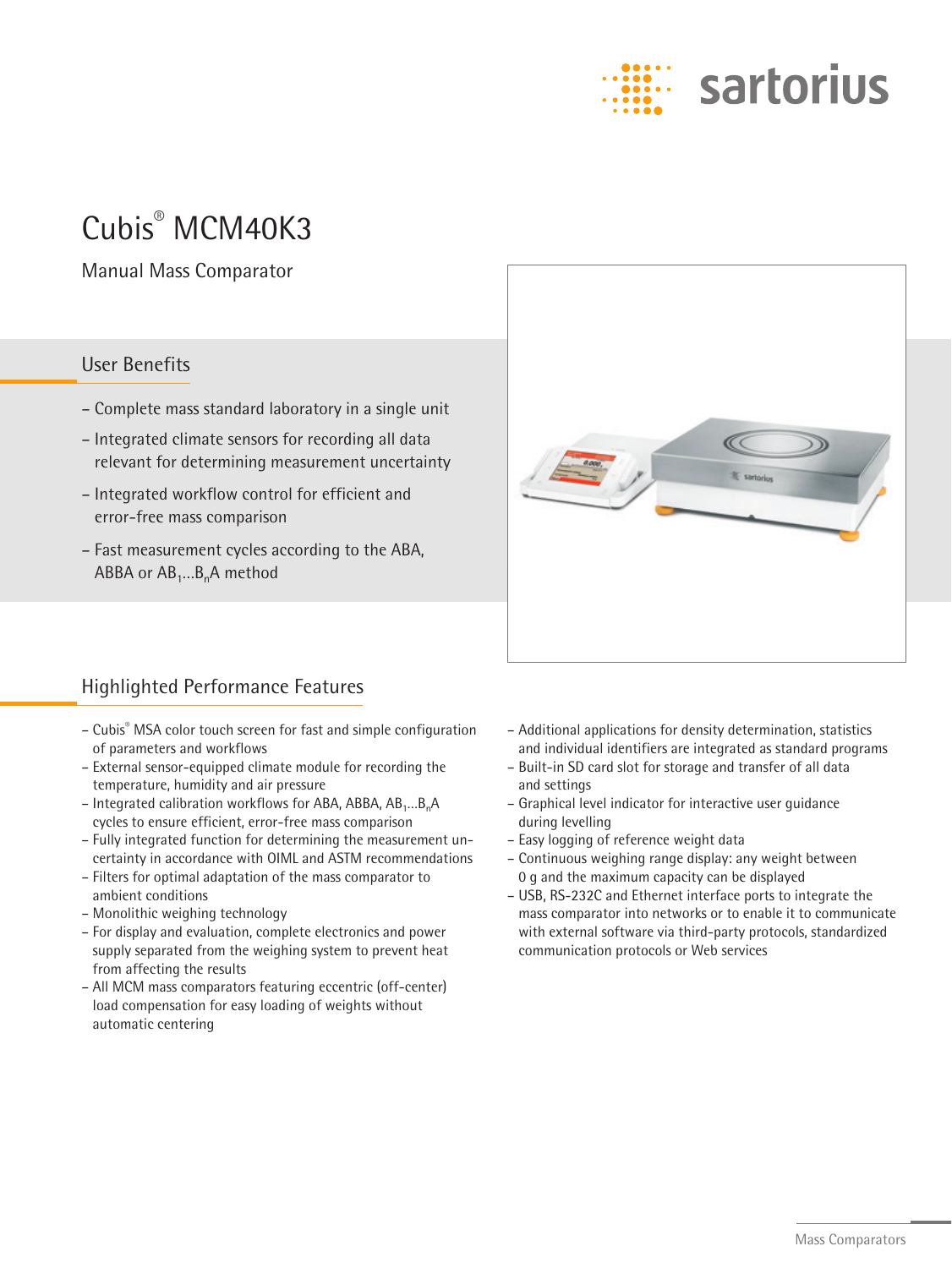## Technical Specifications

Power consumption  $<$  35 VA

| <b>Metrological Specifications</b>          |                                                                             | <b>Dimensions</b>                         |                                |
|---------------------------------------------|-----------------------------------------------------------------------------|-------------------------------------------|--------------------------------|
| Maximum capacity                            | 41 kg                                                                       | Weighing pan dimensions ( $W \times D$ )  | $400 \times 300$ mm            |
| Application range                           | $0 - 41$ kg                                                                 | Sample size $(D \times H)$                | $400 \times 326 \times 126$ mm |
| Readability                                 | 1 <sub>mg</sub>                                                             | Weigh cell $(W \times D \times H)$        | $239 \times 320 \times 56$ mm  |
| Repeatability, optimal 1)                   | 2 <sub>mg</sub>                                                             | Electronic unit ( $W \times D \times H$ ) | 15 kg                          |
| Repeatability, standard $E^2$ )             | 3 <sub>mg</sub>                                                             | Net weight                                | 18.6 kg                        |
| Repeatability, E $1/10$ load <sup>2</sup> ) | 2 <sub>mg</sub>                                                             | Gross weight                              | $\mathbf{1}$                   |
| Repeatability standard, F <sup>3</sup> )    | 6 mg                                                                        | Number of packages                        | $73 \times 60 \times 36$ cm    |
| Electronic weighing range<br>and tare range | 41 kg                                                                       | Optimal height for setup                  | 800 mm                         |
| Linearity                                   | $20$ mg                                                                     |                                           |                                |
| Eccentric load deviation                    | 3.5 mg   $mm$                                                               | Applications                              |                                |
| Stabilization time                          | 5 <sub>s</sub>                                                              | OIML R111, class E1                       | 20 kg                          |
| Cycle time, ABBA in s                       | 120 <sub>s</sub>                                                            | OIML R111, class E2                       | $10 - 20$ kg                   |
|                                             |                                                                             | OIML R111, class F1                       | $2 - 20$ kg                    |
| <b>Basic Equipment</b>                      |                                                                             | OIML R111, class F2                       | $500 g - 20 kg$                |
| Interfaces                                  | RS232C USB   LAN                                                            | OIML R111, class M1                       |                                |
|                                             |                                                                             | OIML R111, class M2                       |                                |
| Application programs                        | Basic weighing, mass unit<br>conversion, individual<br>identifiers, density | OIML R111, class M3                       |                                |
|                                             |                                                                             | ASTM E617, class 0                        | $5 - 30$ kg                    |
|                                             | determination, statistics                                                   | ASTM E617, class 1                        | $5 - 30$ kg                    |
| Below-comparator weighing                   | With optional accessory                                                     | ASTM E617, class 2                        | $2 - 30$ kg                    |
| port                                        |                                                                             | ASTM E617, class 3                        | $1 - 30$ kg                    |
| PC connecting cable                         | <b>USB</b>                                                                  | ASTM E617, class 4                        |                                |
|                                             |                                                                             | ASTM E617, class 5                        |                                |
| <b>Ambient Conditions</b>                   |                                                                             | ASTM E617, class 6                        |                                |
| Permissible operating<br>temperature range  | 10-30 °C                                                                    |                                           |                                |
| Recommended operating<br>temperature        | 22 °C                                                                       |                                           |                                |
| Temperature fluctuations                    | 0.3°C/h   0.5°C/12h                                                         |                                           |                                |
| Max. air current                            | $< 0.2$ m/s                                                                 |                                           |                                |
| Humidity range                              | $40 - 70 %$                                                                 |                                           |                                |
| Humidity fluctuations                       | $5\%$   4 h                                                                 |                                           |                                |
| Power supply                                | 100-240 V AC/50-60 Hz                                                       |                                           |                                |